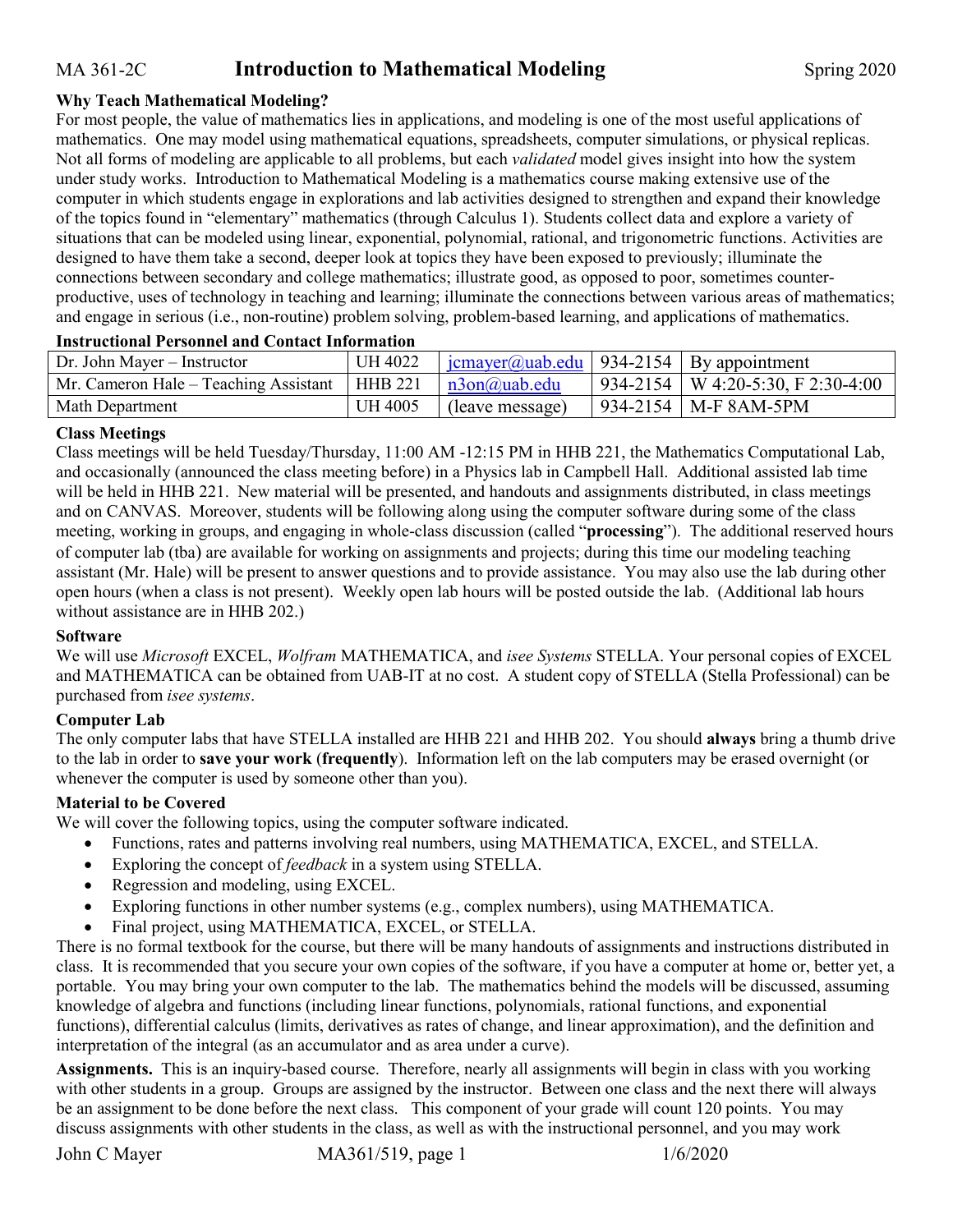together with other students on the computer. If two (no more!) students work on an assignment together, you may turn in a single "partnership" assignment with two names. However, you are responsible for learning the material, and you will be expected to perform on your own, particularly on tests and the final project, described below. You will have the opportunity to present your work or that of your group in class as part of participation in processing (see below).

**Course Grades.** Students earn their grade in the course as determined in the tables below. How each grade component is determined is described in the paragraphs that follow. Points accumulated will be recorded in CANVAS. Important due dates will be listed in CANVAS calendar. Recall that a grade of **D** cannot count toward the mathematics major.

| <b>Grade Element</b> | <b>Points</b> | <b>Points Earned</b> | <b>Course Grade</b> |
|----------------------|---------------|----------------------|---------------------|
| Tests/Quizzes        | 50-100        | 350 points           |                     |
| Participation        | 80            | 300 points           |                     |
| Assignments          | 20            | 250 points           |                     |
| <b>Final Project</b> | 100-150       | 200 points           |                     |
| Total                | 400           | Below 200 points     |                     |

# **Learning Outcomes.** Students will

- 1. Demonstrate ability to use Mathematica, Excel, and Stella to model dynamical systems.
- 2. Articulate functions, rates, and patterns involving real numbers used in modeling situations.
- 3. Articulate understanding of functions involving complex numbers.
- 4. Articulate understanding of the linear regression process and of fitting polynomial trendlines to data, in general.
- 5. Articulate understanding of feedback in systems that evolve over time.
- 6. Articulate the mathematics behind the modeling software.

**Participation.** You are expected to participate actively, particularly in small group work and class processing discussions. Mere presence does not constitute ACTIVE participation. Participation points are awarded as in the following table. Note that it is possible to earn MORE than 80 points total for the semester since we will have about 29 class meetings. Points earned beyond 80 are extra credit. Priority in presenting goes to students with the fewest points.

| <b>Level of Participation</b>                                                  | <b>Points</b> |
|--------------------------------------------------------------------------------|---------------|
| Be present in class                                                            |               |
| Make minimal presentation or contribute meaningfully to class/group discussion |               |
| Contribute significantly to class discussion                                   |               |
| Make good presentation (substantially correct)                                 |               |
| Make excellent presentation (completely correct)                               |               |

**Midterm Tests and Quizzes.** There will be two tests, one at about 7 weeks and another during the final exam period, focused on determining whether or not you have learned independently to use the tools and to understand the basic building blocks relevant to the kinds of models we are constructing. The tests will be given in the computer lab. Even if you work with colleagues on assignments, it is vital that you learn to "drive" the computer yourself. You will have NO partner on the tests. The tests will also include questions designed to determine if you understand the mathematics and logic behind the computer models. There will be a few unannounced quizzes. This component of your work will count 50-100 points, whichever is better for your cumulative grade.

**Final Projects.** About midway through the course you will be provided with a list of several potential modeling stories, describing realistic situations to be modeled. You may also propose a project of your own design. This is intended to be independent work. You may discuss your project with other students, but you will still be expected to produce an independently constructed model and written report. You may NOT work jointly. (This is a fine line – be professional.) You will turn in a copy of your working model at least three weeks before the project due date (to be announced), for a preliminary evaluation. We will discuss your model with you promptly. Subsequently, you will revise it, if needed, and write a 5-10 page technical paper (plus Appendices) describing your model, following a Technical Paper Template we will provide. We will also give you a copy of the Scoring Guides we will use to grade your model and paper. This component will count 100-150 points, whichever is better for your cumulative grade.

John C Mayer MA361/519, page 2 1/6/2020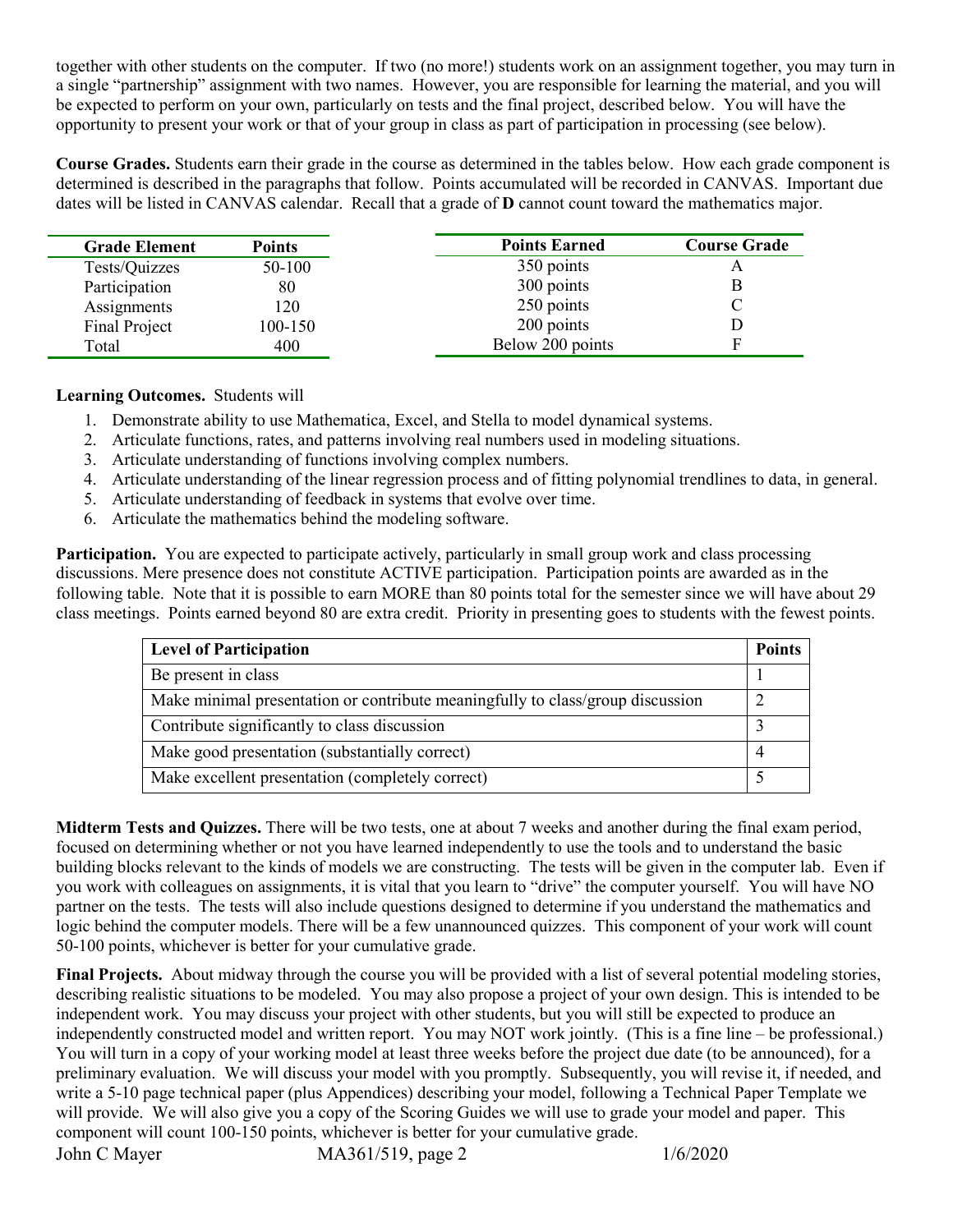**Make-up policy.** There are no make-up quizzes or make-ups for absence resulting in decreased credit. If you miss a class for a verifiable emergency, necessary medical appointment, or on UAB official business, the instructor will work with you to find an accommodation. Since participation, particularly in class discussion, is a very important part of the course, repeated unexcused absences (or late arrivals) beyond 25% of the class meetings cannot be tolerated for any reason, and will result in a grade of F for the course.

**Withdrawal.** You are expected to be aware of official UAB withdrawal policies:

**<https://www.uab.edu/students/one-stop/classes/add-drop-and-withdrawal-policy>**

**Student Conduct Codes.** You are expected to be aware of, and rigorously adhere to, the UAB codes of conduct with regard to academic honesty and inter-personal relations. **<http://www.uab.edu/policies/content/Pages/UAB-UC-POL-0000781.aspx>**

## **Disability Support Services**

DSS offers tutoring and special accommodations to students who qualify:

**<https://www.uab.edu/students/disability/>**

The UAB DSS office is located at Hill Student Center, Suite 409, telephone: (205) 934-4205, e-mail: **[dss@uab.edu](mailto:dss@uab.edu)**. Students who have DSS-approved accommodations should see the instructor privately for further information.

|                         | Conceptual                                                                                                   | <b>Evidence Of Problem</b>                                                                                                        | <b>Explanation:</b>                                                                                                | <b>Accuracy:</b>                                                             |
|-------------------------|--------------------------------------------------------------------------------------------------------------|-----------------------------------------------------------------------------------------------------------------------------------|--------------------------------------------------------------------------------------------------------------------|------------------------------------------------------------------------------|
|                         | <b>Understanding:</b><br>Interpreting the concepts<br>of the task and translating<br>them into mathematics   | Solving:<br>The use of task-appropriate<br>tools and problem solving<br>strategies.                                               | Using verbal reasoning<br>and appropriate<br>constructions to best<br>convey the solution.                         | Providing a wholly<br>justified solution for<br>the task at hand.            |
|                         | (Identifying the "core" of<br>the problem)                                                                   |                                                                                                                                   | (The explanation flows<br>smoothly.)                                                                               |                                                                              |
| $\overline{\mathbf{3}}$ |                                                                                                              |                                                                                                                                   | Explanation is coherent,<br>and the ideas involved<br>follow logically from<br>previously stated ones.             | The solution is<br>completely justified,<br>with no gaps in the<br>argument. |
| $\overline{2}$          | Student's work has<br>demonstrated that he/she<br>has fully identified the<br>major concepts of the<br>task. | The student's work has<br>demonstrated the strategic<br>use of all task-appropriate<br>tools and problem solving<br>methods.      | Explanation is not<br>sufficiently rigorous or<br>something may not<br>immediately follow<br>from what is written. | The solution has one<br>or two minor gaps in<br>justification.               |
| 1                       | Some, but not all, of the<br>major concepts needed<br>were evident.                                          | Not all tools needed for the<br>task are used or the tools are<br>not used in a manner<br>appropriate for solving the<br>problem. | <b>Explanation</b> has<br>multiple gaps or<br>multiple steps need to be<br>inferred.                               | The solution has<br>major gaps in the<br>justification.                      |
| $\bf{0}$                | Does not achieve minimal<br>requirements for 1 point                                                         | Does not achieve minimal<br>requirements for 1 point                                                                              | Does not achieve<br>minimal requirements<br>for 1 point                                                            | Does not achieve<br>minimal requirements<br>for 1 point                      |

This rubric is applied to assignments and test and quiz questions. There is a separate rubric for the Final Modeling Project.